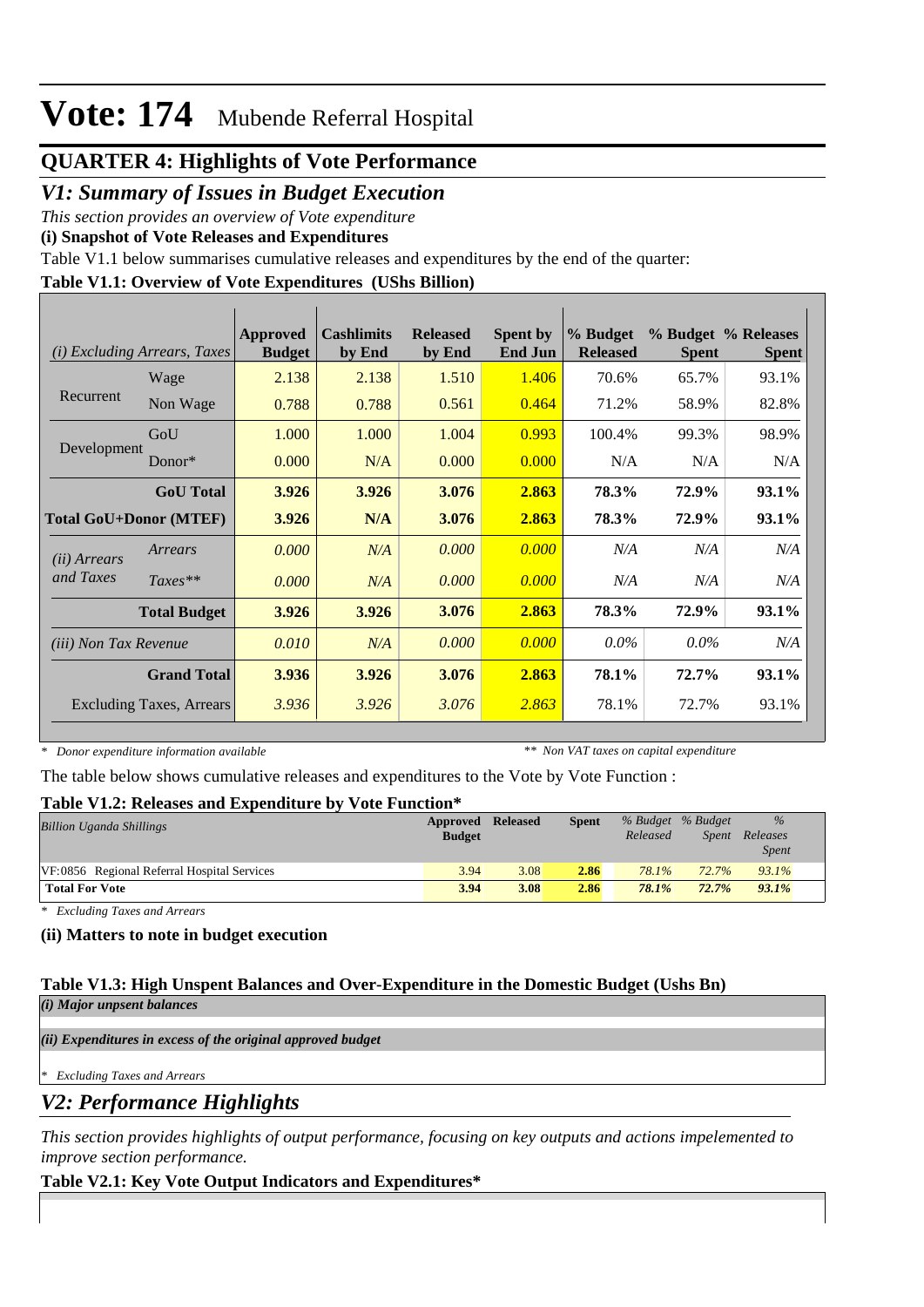| Vote, Vote Function<br><b>Key Output</b>                          | <b>Approved Budget and</b><br><b>Planned outputs</b>                                                                                                                                                                                  |               | <b>Cumulative Expenditure</b><br>and Performance |       | <b>Status and Reasons for</b><br>any Variation from Plans |       |
|-------------------------------------------------------------------|---------------------------------------------------------------------------------------------------------------------------------------------------------------------------------------------------------------------------------------|---------------|--------------------------------------------------|-------|-----------------------------------------------------------|-------|
| Vote Function: 0856 Regional Referral Hospital Services           |                                                                                                                                                                                                                                       |               |                                                  |       |                                                           |       |
| Output: 085601                                                    | <b>Inpatient services</b>                                                                                                                                                                                                             |               |                                                  |       |                                                           |       |
| Description of Performance: No. of patients admitted              | 15,000:, BOR 100%, ALOS 4.5<br>days, Deliveries 4,500<br>Caesareans sections 900.                                                                                                                                                     |               |                                                  |       |                                                           |       |
| Performance Indicators:                                           |                                                                                                                                                                                                                                       |               |                                                  |       |                                                           |       |
| No. of in patients admitted<br>Bed occupancy rate<br>(inpatients) |                                                                                                                                                                                                                                       | 15,000<br>100 |                                                  |       |                                                           |       |
| Average rate of stay for<br>inpatients (no. days)                 |                                                                                                                                                                                                                                       | 4.5           |                                                  |       |                                                           |       |
| <b>Output Cost:</b>                                               | <b>UShs Bn:</b>                                                                                                                                                                                                                       | 0.210         | UShs Bn:                                         | 0.157 | % Budget Spent:                                           | 74.9% |
| <b>Output: 085602</b>                                             | <b>Outpatient services</b>                                                                                                                                                                                                            |               |                                                  |       |                                                           |       |
| Description of Performance: No. of General outpatient seen        | 120,000, No. Of specialized<br>outpatients 30,000<br>No. of emergencies attended<br>7,200, no of outreaches carried<br>out 60. no of antenatal<br>attendances 11,000, HIV+ves<br>started on ART 800. no of<br>dental extractions 3000 |               |                                                  |       |                                                           |       |
| Performance Indicators:                                           |                                                                                                                                                                                                                                       |               |                                                  |       |                                                           |       |
| No. of specialised<br>outpatients attended to                     |                                                                                                                                                                                                                                       | 30,000        |                                                  |       |                                                           |       |
| No. of general outpatients<br>attended to                         |                                                                                                                                                                                                                                       | 120,000       |                                                  |       |                                                           |       |
| <b>Output Cost:</b>                                               | UShs Bn:                                                                                                                                                                                                                              | 0.037         | UShs Bn:                                         | 0.026 | % Budget Spent:                                           | 68.9% |
| <b>Output: 085604</b>                                             | <b>Diagnostic services</b>                                                                                                                                                                                                            |               |                                                  |       |                                                           |       |
| Description of Performance: No. of Lab tests done 96,000,         | Xrays done 4,000; No of<br>Ultrasounds done 5,000; Post<br>Mortems Perfomed 28                                                                                                                                                        |               |                                                  |       |                                                           |       |
| Performance Indicators:                                           |                                                                                                                                                                                                                                       |               |                                                  |       |                                                           |       |
| Patient xrays (imaging)                                           |                                                                                                                                                                                                                                       | 4,000         |                                                  |       |                                                           |       |
| No. of labs/tests                                                 |                                                                                                                                                                                                                                       | 96,000        |                                                  |       |                                                           |       |
| <b>Output Cost:</b>                                               | UShs Bn:                                                                                                                                                                                                                              | 0.026         | UShs Bn:                                         | 0.008 | % Budget Spent:                                           | 29.7% |
| <b>Output: 085605</b>                                             | <b>Hospital Management and support services</b>                                                                                                                                                                                       |               |                                                  |       |                                                           |       |
| Description of Performance:                                       |                                                                                                                                                                                                                                       |               |                                                  |       |                                                           |       |
| <b>Output Cost:</b>                                               | <b>UShs Bn:</b>                                                                                                                                                                                                                       | 2.510         | UShs Bn:                                         | 0.182 | % Budget Spent:                                           | 7.2%  |
| <b>Output: 085606</b>                                             | <b>Prevention and rehabilitation services</b>                                                                                                                                                                                         |               |                                                  |       |                                                           |       |
| Description of Performance: No. of immunisations 22,000,          | No. of person receiving Family<br>planning 2400, No. of HIV +ve<br>pregnant mothers put on option<br>B+220, VCT/RCT 45,000,<br>$HIV + ves$ on septrin 1,200,<br>exposed infants started on<br>prophylaxis 480.                        |               |                                                  |       |                                                           |       |
| Performance Indicators:                                           |                                                                                                                                                                                                                                       |               |                                                  |       |                                                           |       |
| No. of people receiving<br>family planning services               |                                                                                                                                                                                                                                       | 2,400         |                                                  |       |                                                           |       |

## **QUARTER 4: Highlights of Vote Performance**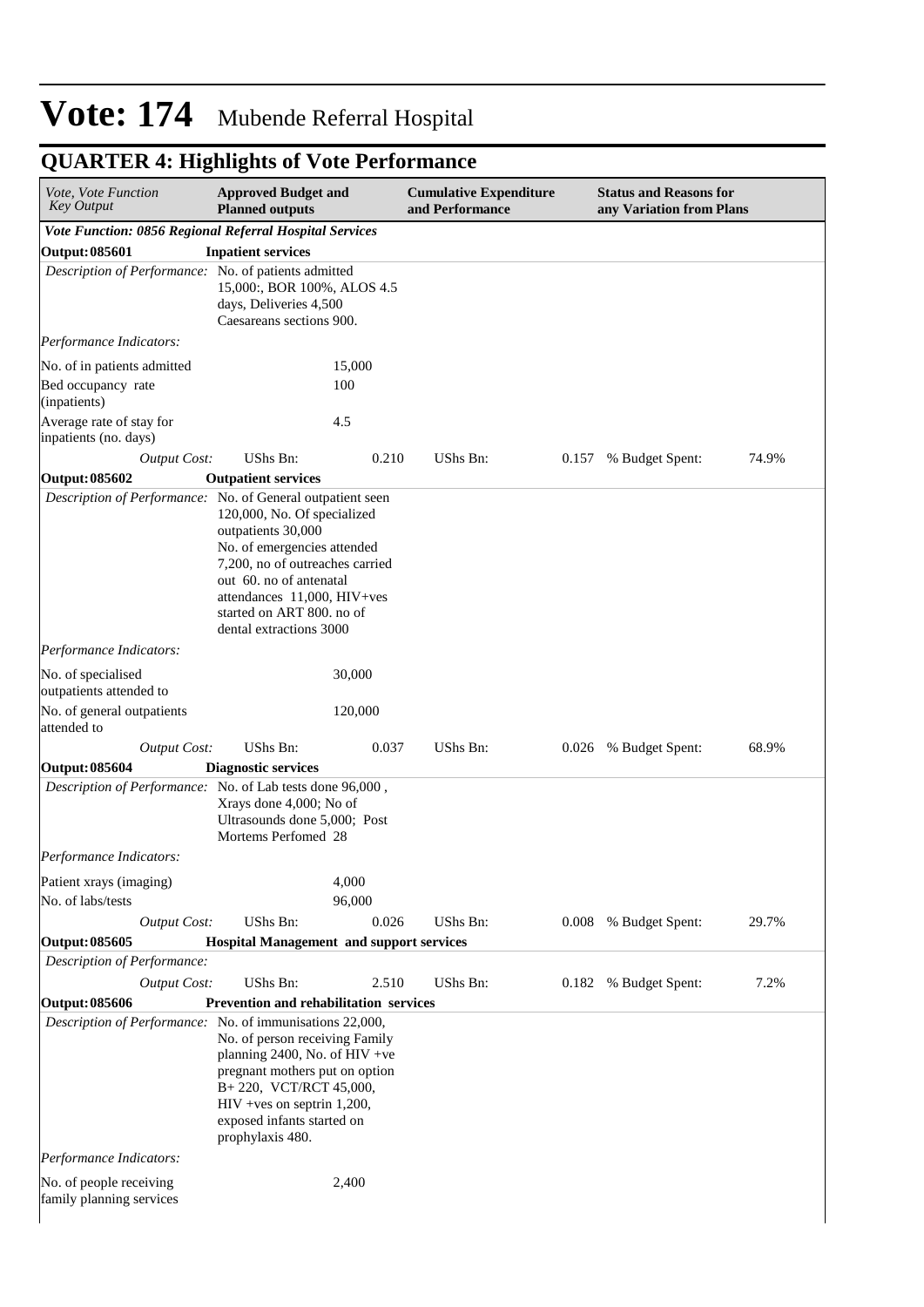## **QUARTER 4: Highlights of Vote Performance**

| Vote, Vote Function<br><b>Key Output</b>                                       | <b>Approved Budget and</b><br><b>Planned outputs</b>                                  |       | <b>Cumulative Expenditure</b><br>and Performance |       | <b>Status and Reasons for</b><br>any Variation from Plans |        |
|--------------------------------------------------------------------------------|---------------------------------------------------------------------------------------|-------|--------------------------------------------------|-------|-----------------------------------------------------------|--------|
| No. of people immunised                                                        | 22,000                                                                                |       |                                                  |       |                                                           |        |
| No. of antenatal cases                                                         | 11,000                                                                                |       |                                                  |       |                                                           |        |
| <b>Output Cost:</b>                                                            | UShs Bn:                                                                              | 0.144 | UShs Bn:                                         | 0.084 | % Budget Spent:                                           | 58.6%  |
| Output: 085677                                                                 | <b>Purchase of Specialised Machinery &amp; Equipment</b>                              |       |                                                  |       |                                                           |        |
| Description of Performance:                                                    |                                                                                       |       |                                                  |       |                                                           |        |
| Output Cost:                                                                   | UShs Bn:                                                                              | 0.038 | UShs Bn:                                         | 0.000 | % Budget Spent:                                           | 0.0%   |
| Output: 085680                                                                 | <b>Hospital Construction/rehabilitation</b>                                           |       |                                                  |       |                                                           |        |
| Description of Performance: Complete medicines stores,                         | continue construction of<br>pediatric ward, complete<br>connection of generator (18m) |       |                                                  |       |                                                           |        |
| Performance Indicators:                                                        |                                                                                       |       |                                                  |       |                                                           |        |
| No.<br>reconstructed/rehabilitated<br>general wards                            |                                                                                       |       |                                                  |       |                                                           |        |
| No. of hospitals benefiting<br>from the rennovation of<br>existing facilities. | 1                                                                                     |       |                                                  |       |                                                           |        |
| <b>Output Cost:</b>                                                            | UShs Bn:                                                                              | 0.940 | UShs Bn:                                         | 0.983 | % Budget Spent:                                           | 104.6% |
| <b>Vote Function Cost</b>                                                      | <b>UShs Bn:</b>                                                                       |       | 3.936 UShs Bn:                                   |       | 2.863 % Budget Spent:                                     | 72.7%  |
| <b>Cost of Vote Services:</b>                                                  | UShs Bn:                                                                              |       | 3.936 UShs Bn:                                   |       | $2.863$ % Budget Spent:                                   | 72.7%  |

*\* Excluding Taxes and Arrears*

#### **Table V2.2: Implementing Actions to Improve Vote Performance**

| <b>Planned Actions:</b>                                   | <b>Actual Actions:</b> | <b>Reasons for Variation</b> |
|-----------------------------------------------------------|------------------------|------------------------------|
| Vote: 174 Mubende Referral Hospital                       |                        |                              |
| Vote Function: 08 56 Regional Referral Hospital Services  |                        |                              |
| await HSC                                                 |                        |                              |
| Vote: 174 Mubende Referral Hospital                       |                        |                              |
| Vote Function: 08 56 Regional Referral Hospital Services  |                        |                              |
| Completion of Paed ward, medicine store<br>and a mortury. |                        |                              |
| equipment numbers have improved                           |                        |                              |

### *V3: Details of Releases and Expenditure*

*This section provides a comprehensive summary of the outputs delivered by the Vote and further details of Vote expenditures by Vote Function and Expenditure Item.*

#### **Table V3.1: GoU Releases and Expenditure by Output\***

| <b>Billion Uganda Shillings</b>                 | Approved      | <b>Released</b> | <b>Spent</b> | $%$ GoU       | $%$ GoU       | $%$ GoU      |
|-------------------------------------------------|---------------|-----------------|--------------|---------------|---------------|--------------|
|                                                 | <b>Budget</b> |                 |              | <b>Budget</b> | <b>Budget</b> | Releases     |
|                                                 |               |                 |              | Released      | <i>Spent</i>  | <i>Spent</i> |
| VF:0856 Regional Referral Hospital Services     | 3.93          | 3.08            | 2.86         | 78.3%         | 72.9%         | 93.1%        |
| Class: Outputs Provided                         | 2.93          | 2.07            | 1.87         | 70.8%         | 63.9%         | 90.3%        |
| 085601 Inpatient services                       | 0.21          | 1.67            | 1.56         | 795.9%        | 744.5%        | 93.5%        |
| 085602 Outpatient services                      | 0.04          | 0.03            | 0.03         | 70.9%         | 68.9%         | 97.2%        |
| 085604 Diagnostic services                      | 0.03          | 0.02            | 0.01         | 61.5%         | 29.7%         | 48.3%        |
| 085605 Hospital Management and support services | 2.50          | 0.25            | 0.18         | $10.0\%$      | 7.3%          | 72.8%        |
| 085606 Prevention and rehabilitation services   | 0.14          | 0.10            | 0.08         | 70.4%         | 58.6%         | 83.3%        |
| 085607 Immunisation Services                    | 0.01          | 0.01            | 0.01         | 75.0%         | 78.3%         | 104.4%       |
| Class: Capital Purchases                        | 1.00          | 1.00            | 0.99         | $100.4\%$     | 99.3%         | 98.9%        |
| 085671 Acquisition of Land by Government        | 0.01          | 0.01            | 0.00         | $100.0\%$     | $0.0\%$       | $0.0\%$      |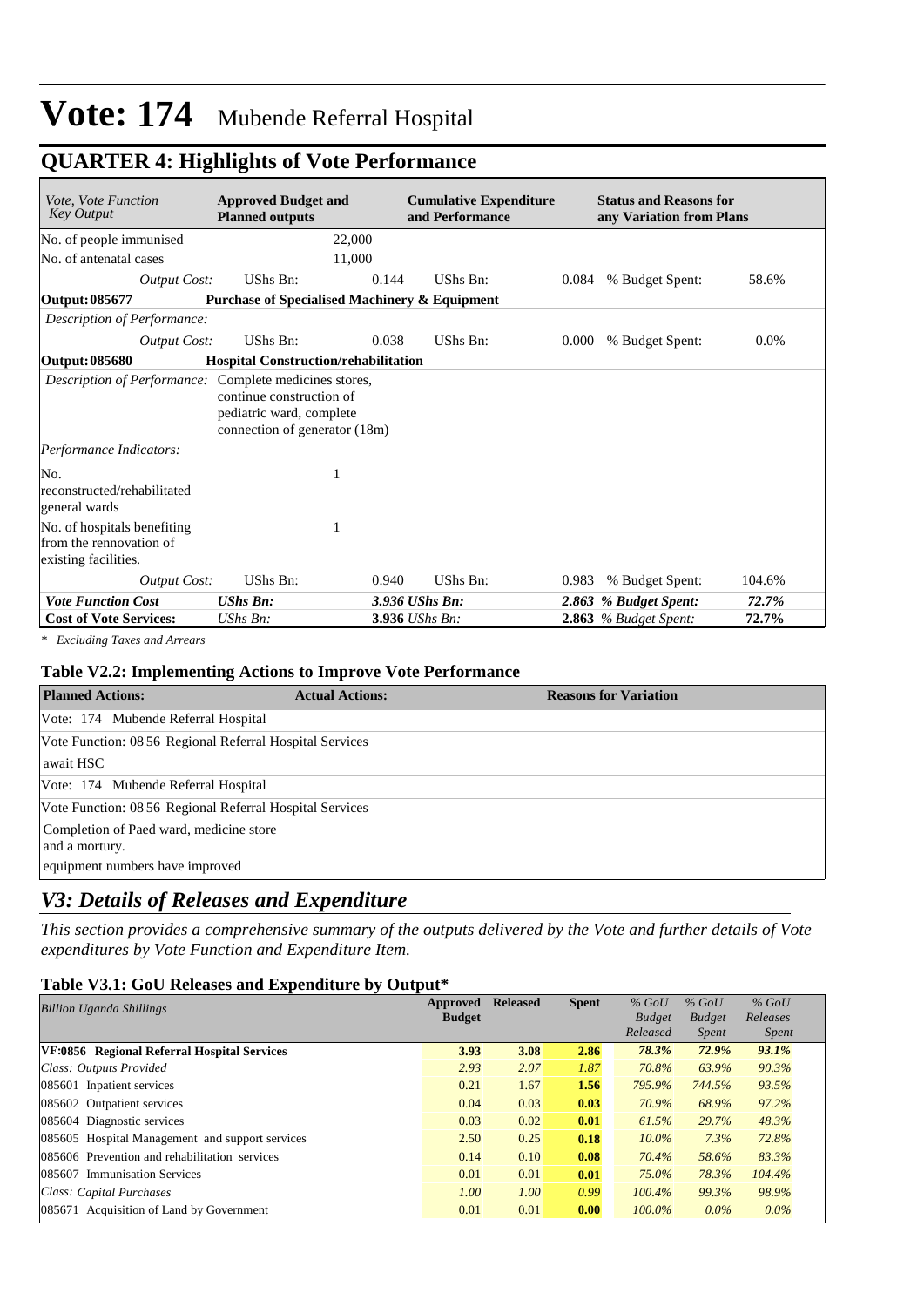## **QUARTER 4: Highlights of Vote Performance**

| <b>Billion Uganda Shillings</b>                                 | Approved      | <b>Released</b> | <b>Spent</b> | $%$ GoU       | $%$ GoU       | $%$ GoU      |  |
|-----------------------------------------------------------------|---------------|-----------------|--------------|---------------|---------------|--------------|--|
|                                                                 | <b>Budget</b> |                 |              | <b>Budget</b> | <b>Budget</b> | Releases     |  |
|                                                                 |               |                 |              | Released      | <i>Spent</i>  | <i>Spent</i> |  |
| 085673 Roads, Streets and Highways                              | 0.01          | 0.01            | 0.00         | $100.0\%$     | $0.0\%$       | $0.0\%$      |  |
| 085676 Purchase of Office and ICT Equipment, including Software | 0.01          | 0.01            | 0.01         | $100.0\%$     | 98.9%         | 98.9%        |  |
| 085677 Purchase of Specialised Machinery & Equipment            | 0.04          | 0.04            | 0.00         | $100.0\%$     | $0.0\%$       | $0.0\%$      |  |
| 085680 Hospital Construction/rehabilitation                     | 0.94          | 0.94            | 0.98         | $100.5\%$     | 104.6%        | 104.1%       |  |
| <b>Total For Vote</b>                                           | 3.93          | 3.08            | 2.86         | 78.3%         | 72.9%         | $93.1\%$     |  |

*\* Excluding Taxes and Arrears*

#### **Table V3.2: 2014/15 GoU Expenditure by Item**

| <b>Billion Uganda Shillings</b>                           | <b>Approved</b><br><b>Budget</b> | <b>Releases</b> | <b>Expend-</b><br>iture | % Budged<br><b>Released</b> | % Budget<br><b>Spent</b> | %Releases<br><b>Spent</b> |
|-----------------------------------------------------------|----------------------------------|-----------------|-------------------------|-----------------------------|--------------------------|---------------------------|
| <b>Output Class: Outputs Provided</b>                     | 2.93                             | 2.07            | 1.87                    | 70.8%                       | 63.9%                    | 90.3%                     |
| 211101 General Staff Salaries                             | 2.14                             | 1.51            | 1.41                    | 70.6%                       | 65.7%                    | 93.1%                     |
| 211103 Allowances                                         | 0.05                             | 0.04            | 0.04                    | 88.7%                       | 87.3%                    | 98.4%                     |
| 213001 Medical expenses (To employees)                    | 0.00                             | 0.00            | 0.00                    | 75.0%                       | 73.5%                    | 98.0%                     |
| 213002 Incapacity, death benefits and funeral expenses    | 0.00                             | 0.00            | 0.00                    | 75.0%                       | 77.2%                    | 103.0%                    |
| 221001 Advertising and Public Relations                   | 0.00                             | 0.00            | 0.00                    | 75.0%                       | 25.8%                    | 34.4%                     |
| 221002 Workshops and Seminars                             | 0.01                             | 0.01            | 0.01                    | 75.0%                       | 71.5%                    | 95.3%                     |
| 221003 Staff Training                                     | 0.01                             | 0.01            | 0.01                    | 75.0%                       | 73.7%                    | 98.2%                     |
| 221004 Recruitment Expenses                               | 0.01                             | 0.00            | 0.00                    | 75.0%                       | 51.2%                    | 68.2%                     |
| 221006 Commissions and related charges                    | 0.02                             | 0.02            | 0.02                    | 75.6%                       | 74.0%                    | 97.9%                     |
| 221007 Books, Periodicals & Newspapers                    | 0.00                             | 0.00            | 0.00                    | 75.0%                       | 64.1%                    | 85.5%                     |
| 221008 Computer supplies and Information Technology (IT   | 0.02                             | 0.01            | 0.01                    | 75.0%                       | 34.0%                    | 45.4%                     |
| 221009 Welfare and Entertainment                          | 0.01                             | 0.00            | 0.00                    | 75.0%                       | 77.0%                    | 102.6%                    |
| 221010 Special Meals and Drinks                           | 0.05                             | 0.03            | 0.04                    | 75.0%                       | 87.5%                    | 116.7%                    |
| 221011 Printing, Stationery, Photocopying and Binding     | 0.01                             | 0.01            | 0.01                    | 80.0%                       | 106.2%                   | 132.6%                    |
| 221012 Small Office Equipment                             | 0.00                             | 0.00            | 0.00                    | 75.0%                       | 80.0%                    | 106.7%                    |
| 221014 Bank Charges and other Bank related costs          | 0.00                             | 0.00            | 0.00                    | 75.0%                       | 0.0%                     | 0.0%                      |
| 222001 Telecommunications                                 | 0.01                             | 0.01            | 0.01                    | 75.0%                       | 62.5%                    | 83.4%                     |
| 222002 Postage and Courier                                | 0.00                             | 0.00            | 0.00                    | 75.0%                       | 23.7%                    | 31.6%                     |
| 223001 Property Expenses                                  | 0.01                             | 0.01            | 0.00                    | 75.0%                       | 31.5%                    | 42.0%                     |
| 223004 Guard and Security services                        | 0.02                             | 0.01            | 0.01                    | 70.1%                       | 46.9%                    | 66.9%                     |
| 223005 Electricity                                        | 0.07                             | 0.04            | 0.02                    | 59.6%                       | 30.7%                    | 51.5%                     |
| 223006 Water                                              | 0.06                             | 0.04            | 0.03                    | 62.3%                       | 52.8%                    | 84.8%                     |
| 223007 Other Utilities- (fuel, gas, firewood, charcoal)   | 0.01                             | 0.01            | 0.01                    | 75.0%                       | 72.1%                    | 96.2%                     |
| 224004 Cleaning and Sanitation                            | 0.06                             | 0.05            | 0.04                    | 82.6%                       | 74.1%                    | 89.7%                     |
| 225001 Consultancy Services- Short term                   | 0.02                             | 0.02            | 0.02                    | 71.4%                       | 74.5%                    | 104.3%                    |
| 227001 Travel inland                                      | 0.10                             | 0.07            | 0.06                    | 71.3%                       | 63.3%                    | 88.8%                     |
| 227002 Travel abroad                                      | 0.01                             | 0.00            | 0.00                    | 25.0%                       | 25.0%                    | 100.0%                    |
| 227004 Fuel, Lubricants and Oils                          | 0.07                             | 0.06            | 0.05                    | 83.9%                       | 71.6%                    | 85.4%                     |
| 228001 Maintenance - Civil                                | 0.04                             | 0.03            | 0.02                    | 75.0%                       | 66.4%                    | 88.6%                     |
| 228002 Maintenance - Vehicles                             | 0.02                             | 0.02            | 0.01                    | 75.0%                       | 64.9%                    | 86.6%                     |
| 228003 Maintenance – Machinery, Equipment & Furniture     | 0.06                             | 0.03            | 0.01                    | 50.8%                       | 15.4%                    | 30.2%                     |
| 228004 Maintenance - Other                                | 0.03                             | 0.02            | 0.01                    | 56.4%                       | 31.3%                    | 55.6%                     |
| <b>Output Class: Capital Purchases</b>                    | 1.00                             | 1.00            | 0.99                    | 100.4%                      | 99.3%                    | 98.9%                     |
| 231001 Non Residential buildings (Depreciation)           | 0.84                             | 0.84            | 0.91                    | 100.0%                      | 107.6%                   | 107.6%                    |
| 231003 Roads and bridges (Depreciation)                   | 0.01                             | 0.01            | 0.00                    | 100.0%                      | 0.0%                     | 0.0%                      |
| 231005 Machinery and equipment                            | 0.07                             | 0.07            | 0.01                    | 106.8%                      | 15.0%                    | 14.1%                     |
| 281504 Monitoring, Supervision & Appraisal of capital wor | 0.08                             | 0.09            | 0.08                    | 100.0%                      | 90.4%                    | 90.4%                     |
| <b>Grand Total:</b>                                       | 3.93                             | 3.08            | 2.86                    | 78.3%                       | 72.9%                    | 93.1%                     |
| <b>Total Excluding Taxes and Arrears:</b>                 | 3.93                             | 3.08            | 2.86                    | 78.3%                       | 72.9%                    | 93.1%                     |

#### **Table V3.3: GoU Releases and Expenditure by Project and Programme\***

| <b>Billion Uganda Shillings</b> | <b>Approved Released</b> | Spent | $\%$ GoU $\%$ GoU $\%$ GoU |                        |  |
|---------------------------------|--------------------------|-------|----------------------------|------------------------|--|
|                                 | <b>Budget</b>            |       |                            | Budget Budget Releases |  |